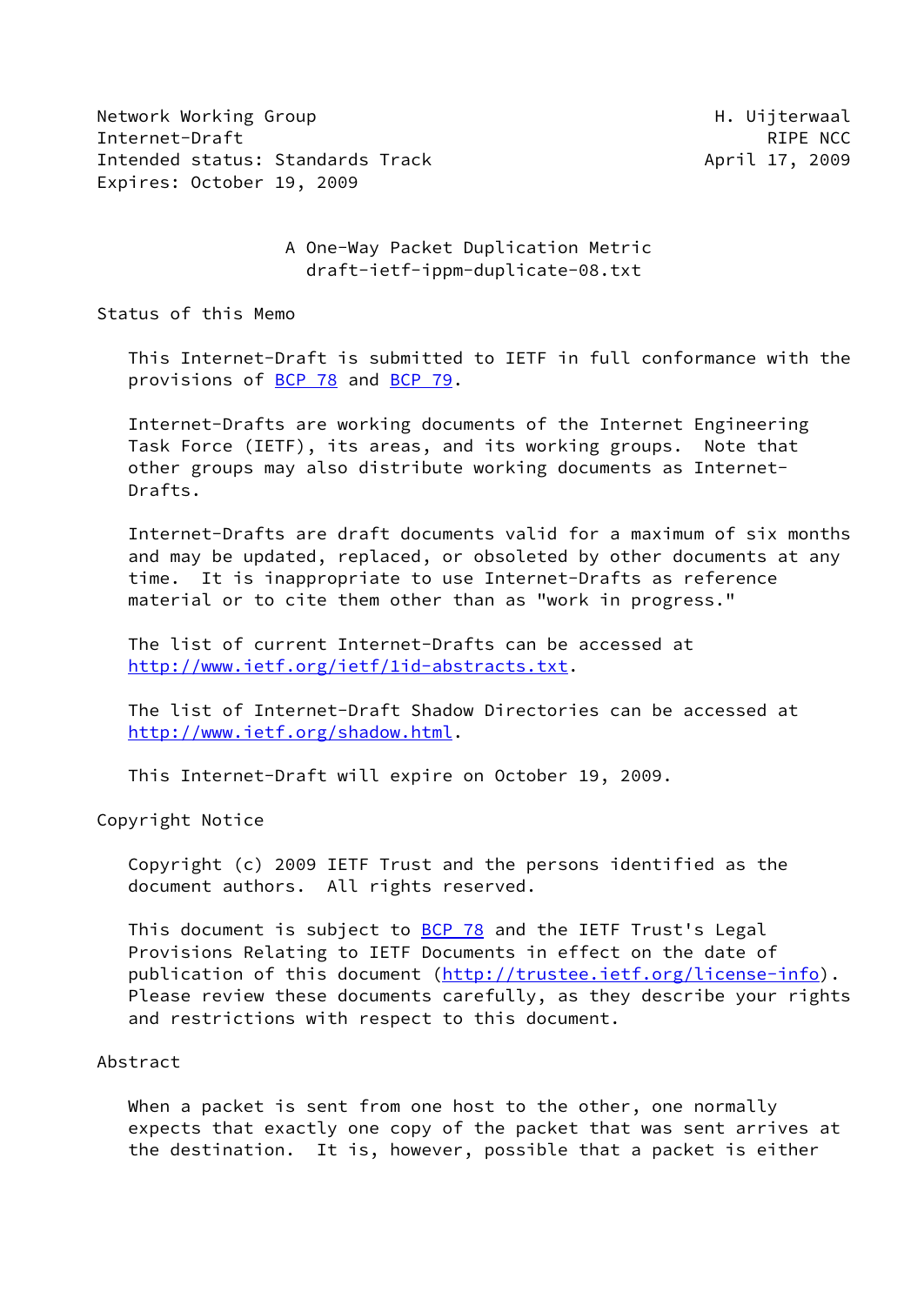# Internet-Draft Packet Duplication Metric April 2009

lost or that multiple copies arrive.

 In earlier work a metric for packet loss has been defined. This metric quantifies the case where a packet that is sent, does not arrive at its destination within a reasonable time. In this memo, a metric for another case is defined: a packet is sent, but multiple copies arrive. The document also discusses streams and methods to summarize the results of streams.

## Table of Contents

| 1.1.   | Requirements notation $\cdots$ 4                                                        |  |
|--------|-----------------------------------------------------------------------------------------|--|
| 1.2.   |                                                                                         |  |
|        | 2. A Singleton Definition for one-way packet arrival count $\cdots$ 5                   |  |
| 2.1.   |                                                                                         |  |
| 2.2.   |                                                                                         |  |
| 2.3.   |                                                                                         |  |
| 2.4.   |                                                                                         |  |
| 2.5.   |                                                                                         |  |
| 2.6.   |                                                                                         |  |
| 2.7.   | Errors and uncertainties $\frac{7}{2}$                                                  |  |
| 2.8.   | Reporting the metric $\cdots$ 7                                                         |  |
|        | $\underline{3}$ . A Singleton Definition for one-way packet duplication $\underline{7}$ |  |
| 3.1.   | Metric Name                                                                             |  |
| 3.2.   |                                                                                         |  |
|        |                                                                                         |  |
|        |                                                                                         |  |
|        |                                                                                         |  |
|        | $\underline{4}$ . Definition for samples for one-way Packet Duplication <u>8</u>        |  |
|        |                                                                                         |  |
|        |                                                                                         |  |
|        | 4.1.2. Metric Parameters 8                                                              |  |
|        |                                                                                         |  |
|        |                                                                                         |  |
|        | <u>4.1.5</u> . Methodology <u>9</u>                                                     |  |
|        | Errors and uncertainties 9<br>4.1.6.                                                    |  |
| 4.1.7. | Reporting the metric $\cdots$ 9                                                         |  |
|        |                                                                                         |  |
|        | $4.2.1$ . Metric Name                                                                   |  |
|        | <u>4.2.2</u> . Metric Parameters 9                                                      |  |
|        |                                                                                         |  |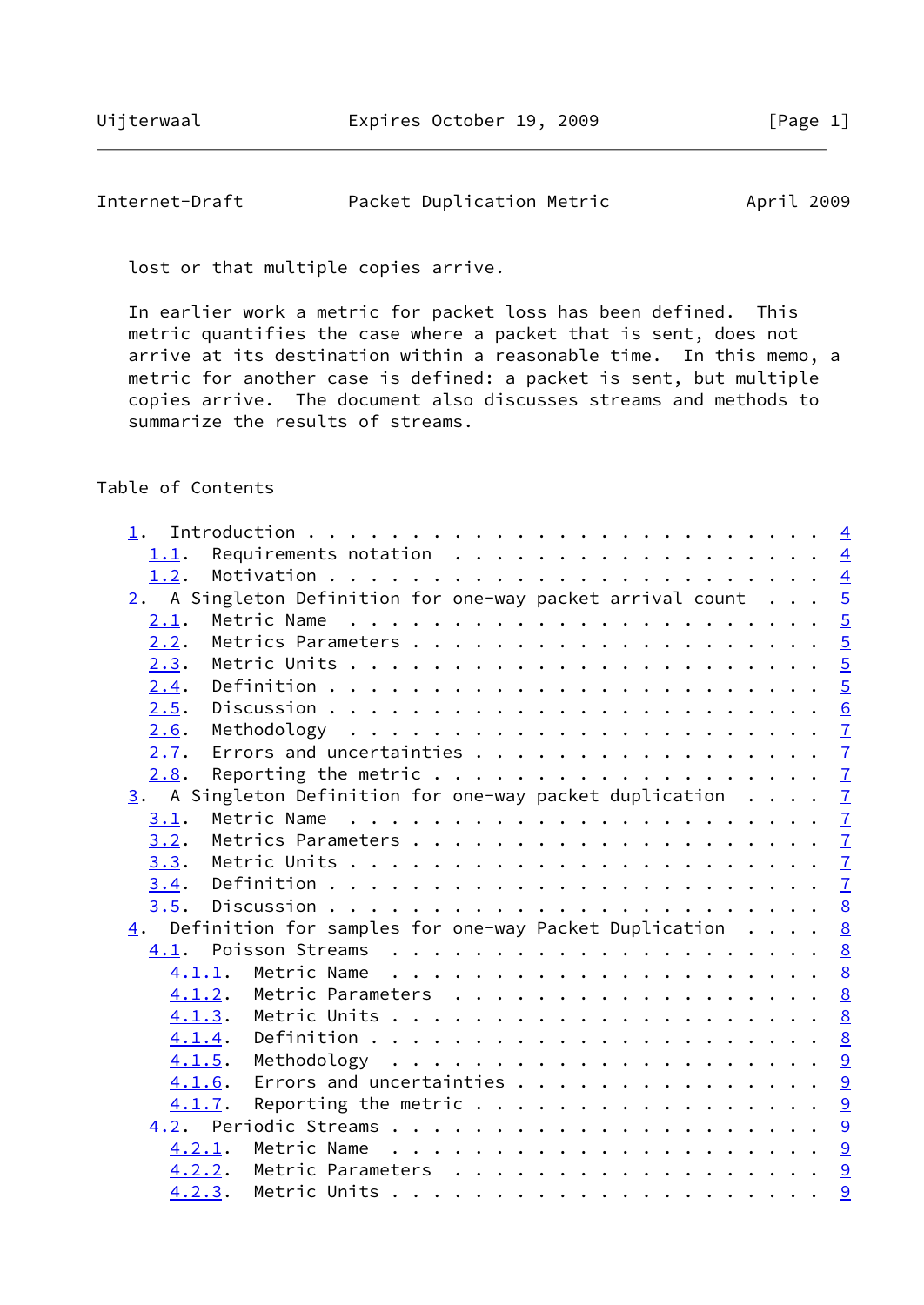|  | 4.2.6. Errors and uncertainties 10                                 |  |  |  |  |  |  |  |  |  |  |  |
|--|--------------------------------------------------------------------|--|--|--|--|--|--|--|--|--|--|--|
|  | $4.2.7$ . Reporting the metric 10                                  |  |  |  |  |  |  |  |  |  |  |  |
|  | 5. Some statistics definitions for one-way Duplication $\ldots$ 10 |  |  |  |  |  |  |  |  |  |  |  |

| Uijterwaal     | Expires October 19, 2009  | [Page 2]   |
|----------------|---------------------------|------------|
| Internet-Draft | Packet Duplication Metric | April 2009 |

| $5.1.$ Type-P-one-way-packet-duplication-fraction $\cdots$ $\cdots$ $\cdots$ $10$ |  |  |  |  |  |  |  |
|-----------------------------------------------------------------------------------|--|--|--|--|--|--|--|
| $5.2$ . Type-P-one-way-replicated-packet-rate 10                                  |  |  |  |  |  |  |  |
|                                                                                   |  |  |  |  |  |  |  |
| 6. Security Considerations 12                                                     |  |  |  |  |  |  |  |
|                                                                                   |  |  |  |  |  |  |  |
|                                                                                   |  |  |  |  |  |  |  |
|                                                                                   |  |  |  |  |  |  |  |
| 9.1. Normative References 13                                                      |  |  |  |  |  |  |  |
| 9.2. Informative References 13                                                    |  |  |  |  |  |  |  |
|                                                                                   |  |  |  |  |  |  |  |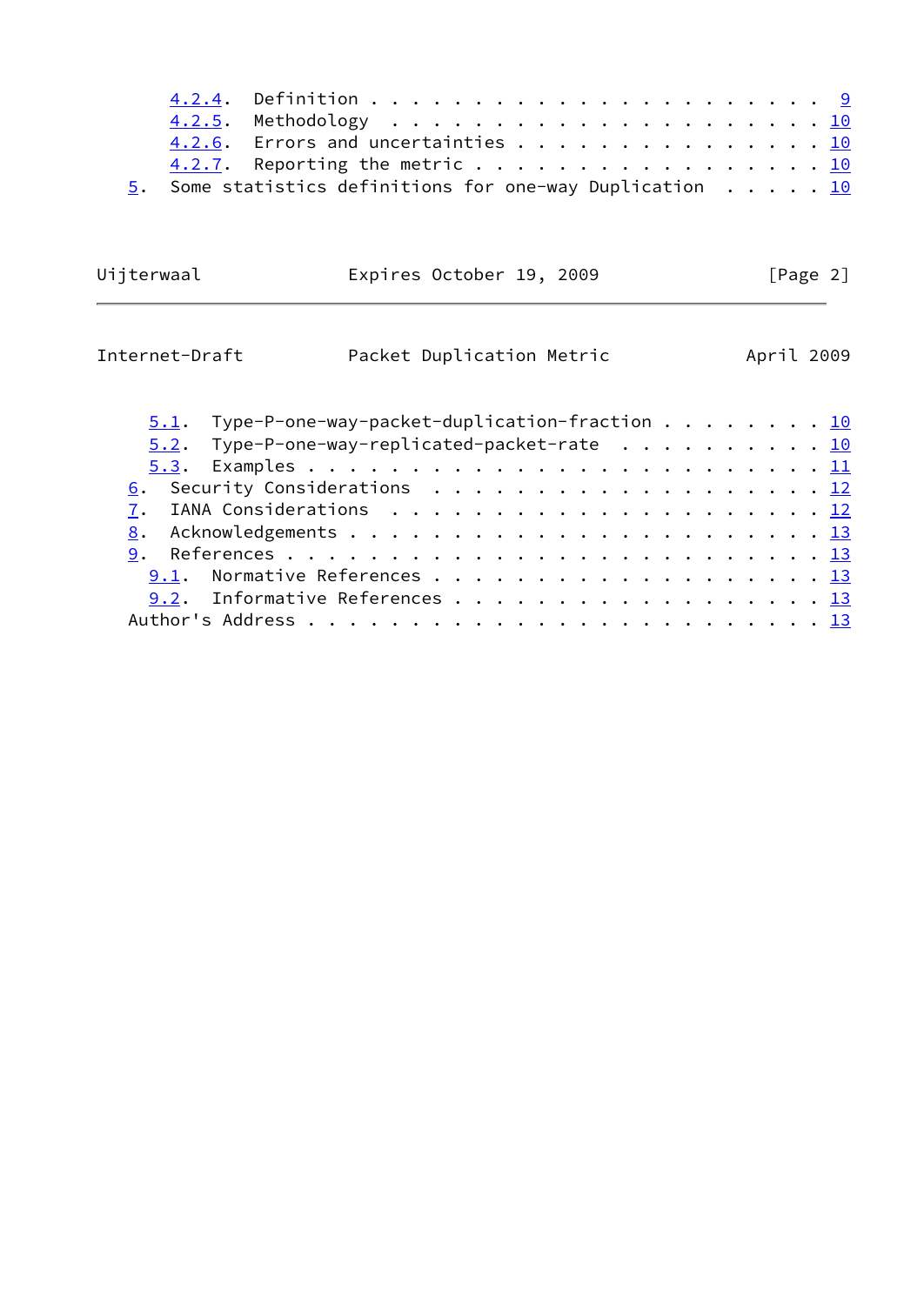Uijterwaal Expires October 19, 2009 [Page 3]

<span id="page-3-1"></span>Internet-Draft Packet Duplication Metric April 2009

<span id="page-3-0"></span>[1](#page-3-0). Introduction

 This document defines a metric for one-way packet duplication across Internet paths. It builds on the IPPM Framework document [[RFC2330](https://datatracker.ietf.org/doc/pdf/rfc2330)]; the reader is assumed to be familiar with that document.

 This document follows the same structure as the document for one-way Packet Loss [\[RFC2680](https://datatracker.ietf.org/doc/pdf/rfc2680)]; the reader is assumed to be familiar with that document as well.

The structure of this memo is as follows:

- o First, a singleton metric, called Type-P-one-way-packet-arrival count, is introduced to measure the number of arriving packets for each packet sent.
- o Then, a singleton metric, called Type-P-one-way-packet duplication, is defined to describe a single instance of packet duplication.
- o Next, this singleton metric is used to define samples, Type-P-one way-Packet-Duplication-Poisson-Stream and Type-P-one-way-Packet- Duplication-Periodic-Stream. These are introduced to measure duplication in a series of packets sent with either Poisson- distributed [\[RFC2680](https://datatracker.ietf.org/doc/pdf/rfc2680)] or periodic [\[RFC3432](https://datatracker.ietf.org/doc/pdf/rfc3432)] intervals between the packets.
- o Finally, statistics that summarize the properties of these samples are introduced.

<span id="page-3-2"></span>[1.1](#page-3-2). Requirements notation

The key words "MUST", "MUST NOT", "REQUIRED", "SHALL", "SHALL NOT",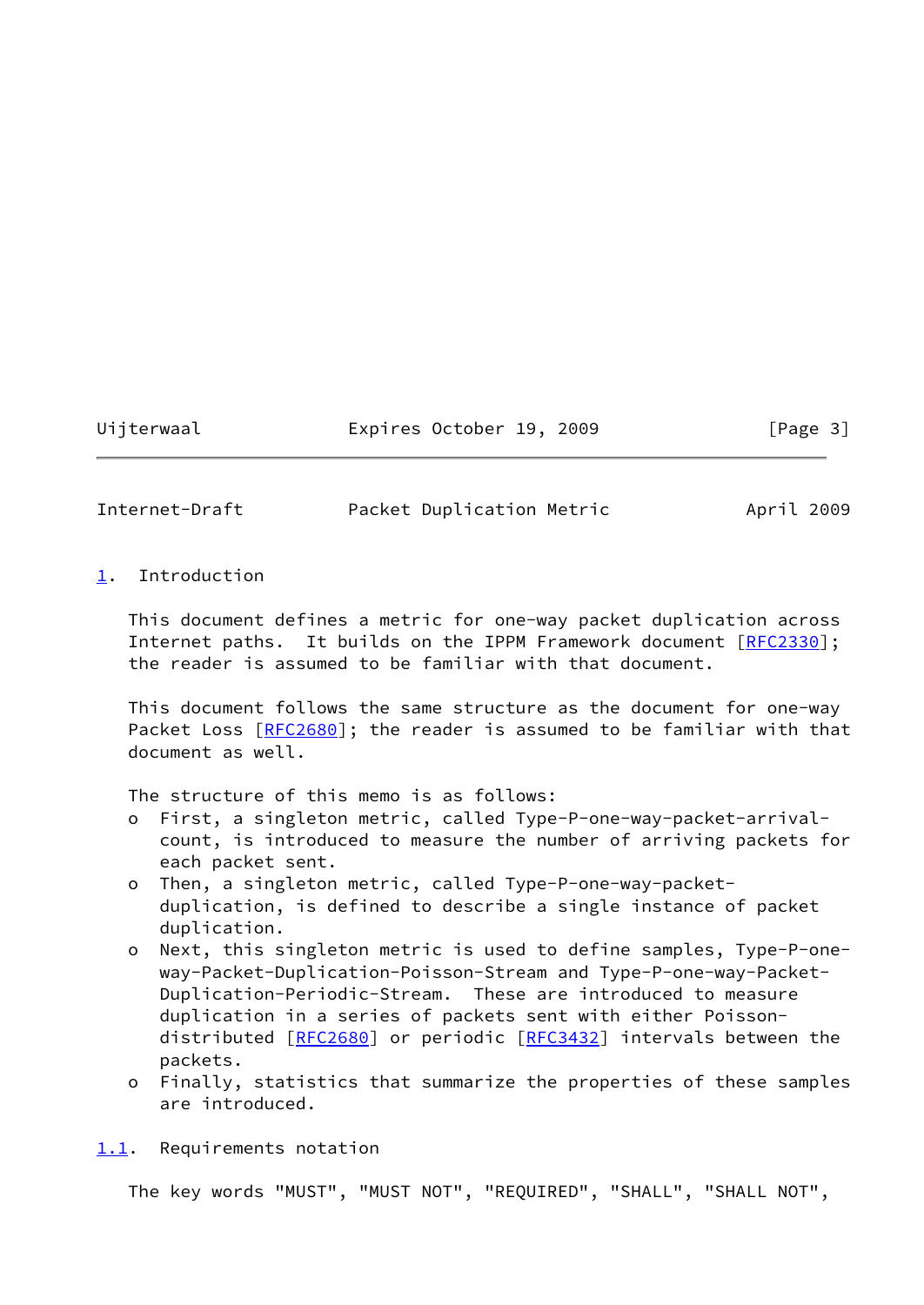"SHOULD", "SHOULD NOT", "RECOMMENDED", "MAY", and "OPTIONAL" in this document are to be interpreted as described in [\[RFC2119](https://datatracker.ietf.org/doc/pdf/rfc2119)].

Although [RFC 2119](https://datatracker.ietf.org/doc/pdf/rfc2119) was written with protocols in mind, the key words are used in this document for similar reasons. They are used to ensure the results of measurements from two different implementations are comparable, and to note instances when an implementation could perturb the network.

### <span id="page-4-0"></span>[1.2](#page-4-0). Motivation

 When a packet is sent from one host to the other, one normally expects that exactly one copy of the packet that was sent arrives at the destination. It is, however, possible that a packet is either lost or that multiple copies arrive.

 In earlier work a metric for packet loss has been defined [[RFC2680](https://datatracker.ietf.org/doc/pdf/rfc2680)]. This metric distinguishes between cases where the packet arrives and where the packet does not arrive within a reasonable time. In this

| Uijterwaal | Expires October 19, 2009 |  | [Page 4] |  |
|------------|--------------------------|--|----------|--|
|            |                          |  |          |  |

<span id="page-4-2"></span>

|  | Internet-Draft | Packet Duplication Metric |  | April 2009 |
|--|----------------|---------------------------|--|------------|
|--|----------------|---------------------------|--|------------|

 memo, a metric for a third outcome is defined: a single packet is sent but multiple copies arrive.

 As this document describes a case similar to the one discussed in [\[RFC2680](https://datatracker.ietf.org/doc/pdf/rfc2680)], all considerations from that document on timing and accuracy apply.

<span id="page-4-1"></span>[2](#page-4-1). A Singleton Definition for one-way packet arrival count

<span id="page-4-3"></span>[2.1](#page-4-3). Metric Name

Type-P-one-way-packet-arrival-count

<span id="page-4-4"></span>[2.2](#page-4-4). Metrics Parameters

- o Src, the IP address of a host
- o Dst, the IP address of a host
- o T, the wire time of a packet at the source
- o T0, the maximum waiting time for a packet to arrive at the destination.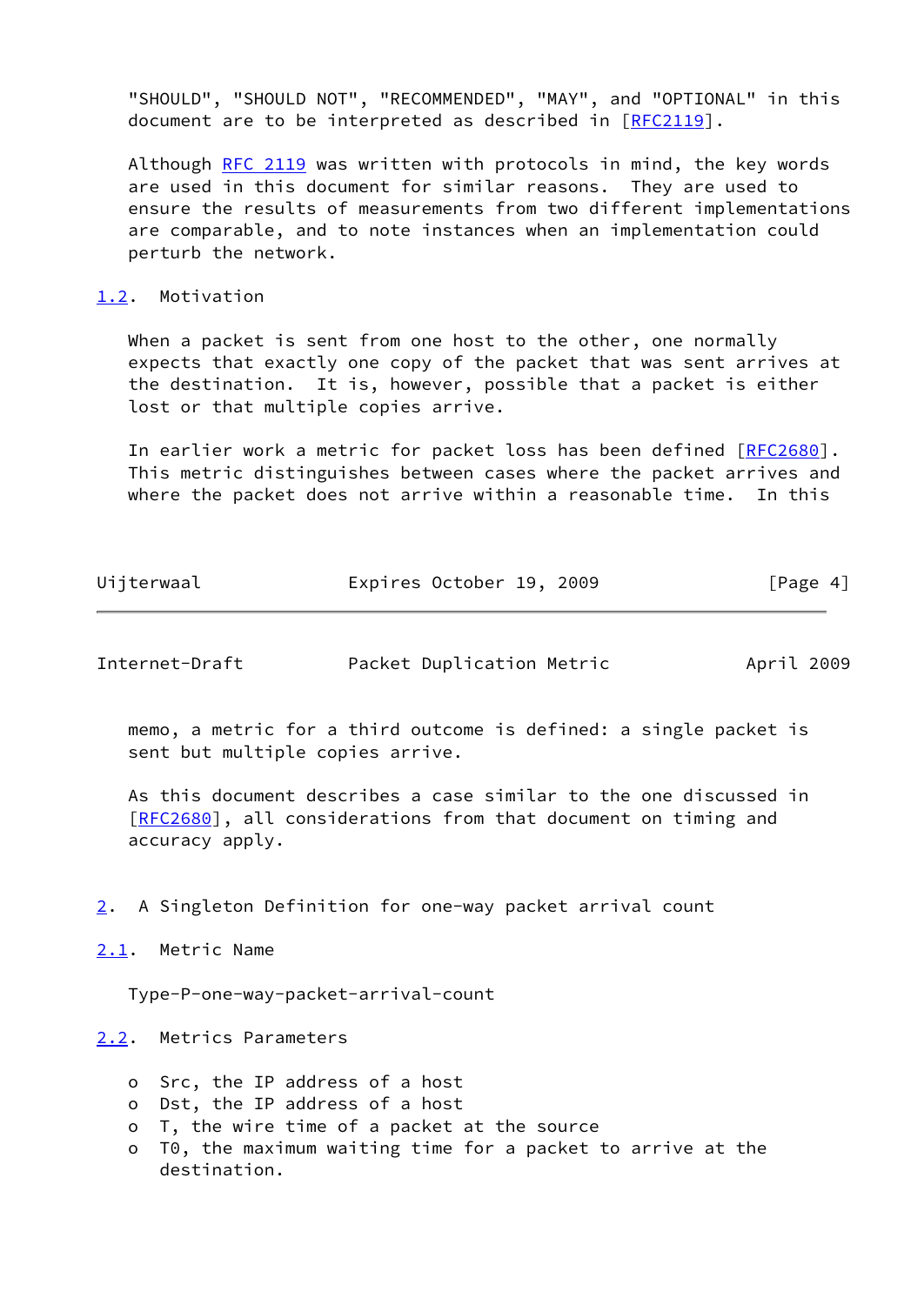#### <span id="page-5-0"></span>[2.3](#page-5-0). Metric Units

An integer number

#### <span id="page-5-1"></span>[2.4](#page-5-1). Definition

Two packets are considered identical if and only if:

- o Both contain identical information fields (see [section 2.5](#page-5-2)). The recipient thus could take either packet and use the data in an application. The other packet does not contain any additional information.
- o Both packets appear to have been sent by one and the same host, to one and the same destination. Host are identified by their IP addresses.

 The value of a Type-P-one-way-packet-arrival-count is a positive integer number indicating the number of (uncorrupted and identical) copies received by dst in the interval [T, T+T0] for a packet sent by src at time T.

 If a packet is sent, but it is lost or does not arrive in the interval [T, T+T0], then the metric is undefined. Applications MAY report an "impossible" value (for example, -1) to indicate this condition instead of undefined.

| Uijterwaal | Expires October 19, 2009 |  | [Page 5] |  |
|------------|--------------------------|--|----------|--|
|            |                          |  |          |  |

<span id="page-5-3"></span>

| Internet-Draft |  | Packet Duplication Metric |  | April 2009 |  |
|----------------|--|---------------------------|--|------------|--|
|----------------|--|---------------------------|--|------------|--|

 If a packet is fragmented during transport and if, for whatever reason, re-assembly does not occur, then the packet will be deemed lost. It is thus not included in the Type-P-one-way-packet-arrival count.

## <span id="page-5-2"></span>[2.5](#page-5-2). Discussion

 This metric counts the number of packets arriving for each packet sent. The time-out value T0 SHOULD be set to a value when the application could potentially still use the packet and would not discard it automatically.

 If this metrics is used in parallel with the Packet Loss Metric [\[RFC2680](https://datatracker.ietf.org/doc/pdf/rfc2680)], the value of T0 MUST be the same for both cases in order to keep the results comparable.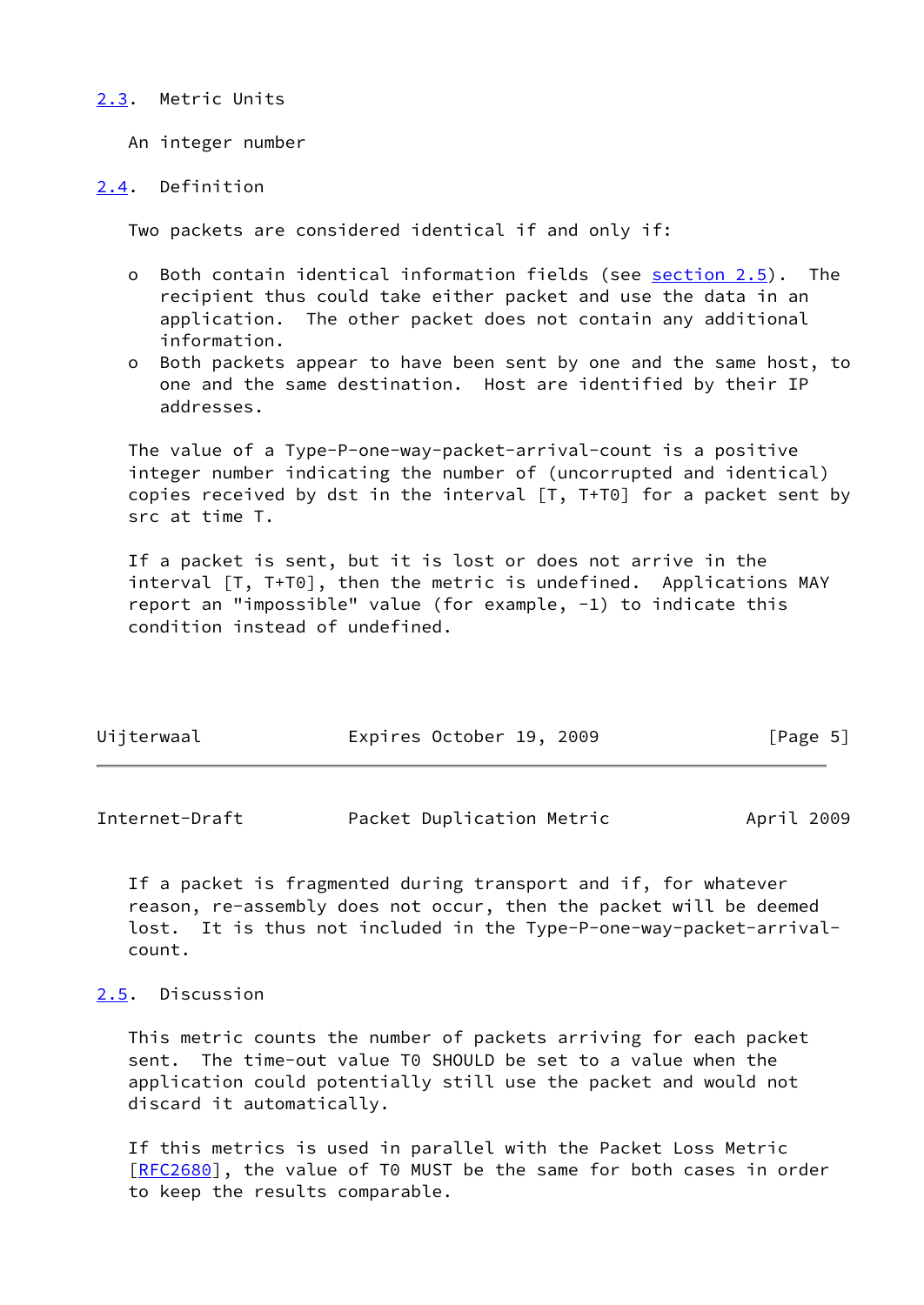The metric only counts packets that are not corrupted during transmission and may have been resent automatically by lower layers or intermediate devices. Packets that were corrupted during transmission but nevertheless still arrived at dst are not counted.

 Clocks do have to be synchronized between src and dst such that it is possible to uniquely and accurately determine the interval [T, T+T0] at both sides.

 If this metric is used in an active measurement system, the system MUST NOT send multiple packets with identical information fields, in order to avoid that all packets will be declared duplicates. This metric can be used inside a passive measurement system as well, using packets generated by another source. However, if the source can send two identical packets within the interval [T, T+T0], this will be incorrectly labelled as a duplicate, resulting in a false positive. It is up to the implementor to estimate if this scenario is likely to happen and the rate of false positives is acceptable.

 The definition of identical information fields is such that two packets are considered to be identical if they are sent from the same source and contain the same information. This does not necessarily mean that all bits in the packet are the same. For example, when a packet is replicated and the copies are transferred along different paths, the TTL may be different. The implementation MUST specify which fields are compared when deciding if two packets are identical or not.

 In case of IPv4, these will usually be: version, ihl, identification, src, dst, protocol, some or all upper layer protocol data

In IPv6, these will usually be: version, next header, source,

<span id="page-6-1"></span>

| Uijterwaal     | Expires October 19, 2009  | [Page 6]   |
|----------------|---------------------------|------------|
| Internet-Draft | Packet Duplication Metric | April 2009 |

destination, some or all upper layer protocol data

 Note that the use of the identification field is not present in non fragmented IPv6 packets and may not be sufficient to distinguish packets from each even in IPv4, particularly at higher transmission speeds

<span id="page-6-0"></span>[2.6](#page-6-0). Methodology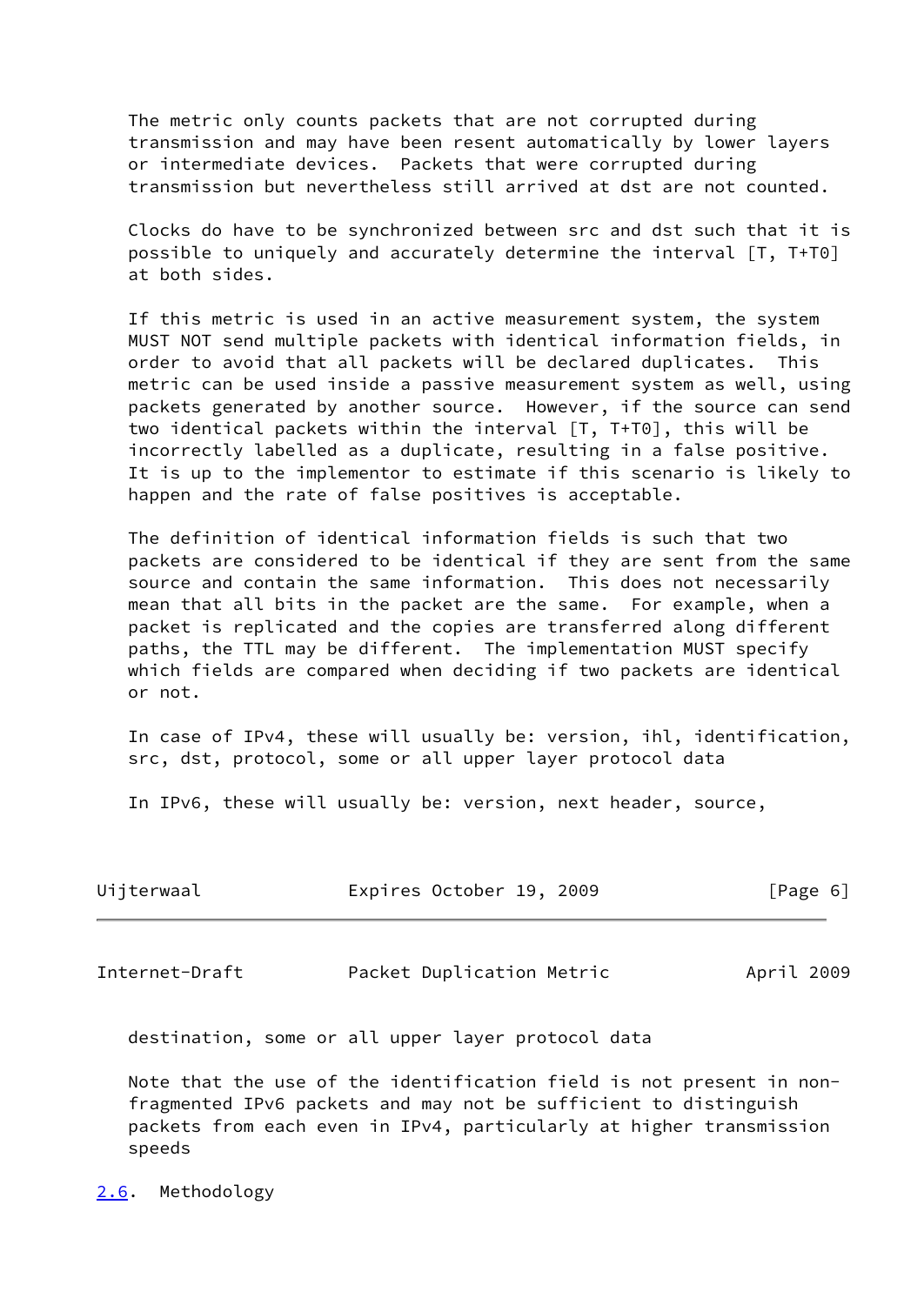The basic technique to measure this metrics follows the methodology described in [\[RFC2680\], section](https://datatracker.ietf.org/doc/pdf/rfc2680#section-2.6) 2.6, with one exception.

 [RFC2680] does not specify that the receiving host should be able to receive multiple copies of a single packet, as it only needs one copy to determine the metrics. Implementations for this metric should obviously be capable to receive multiple copies.

<span id="page-7-0"></span>[2.7](#page-7-0). Errors and uncertainties

Refer to section [2.7 of \[RFC2680\]](https://datatracker.ietf.org/doc/pdf/rfc2680#section-2.7)

<span id="page-7-1"></span>[2.8](#page-7-1). Reporting the metric

Refer to section [2.8 of \[RFC2680\]](https://datatracker.ietf.org/doc/pdf/rfc2680#section-2.8)

- <span id="page-7-2"></span>[3](#page-7-2). A Singleton Definition for one-way packet duplication
- <span id="page-7-3"></span>[3.1](#page-7-3). Metric Name

Type-P-one-way-packet-duplication

- <span id="page-7-4"></span>[3.2](#page-7-4). Metrics Parameters
	- o Src, the IP address of a host
	- o Dst, the IP address of a host
	- o T, the wire time of a packet at the source
	- o T0, the maximum waiting time for a packet to arrive at the destination.
- <span id="page-7-5"></span>[3.3](#page-7-5). Metric Units

An integer number.

<span id="page-7-6"></span>[3.4](#page-7-6). Definition

 The value of a Type-P-one-way-packet-duplication is a positive integer number indicating the number of (uncorrupted and identical)

<span id="page-7-7"></span>

| Uijterwaal     | Expires October 19, 2009  | [Page 7]   |
|----------------|---------------------------|------------|
|                |                           |            |
| Internet-Draft | Packet Duplication Metric | April 2009 |

additional copies of an individual packet received by dst in the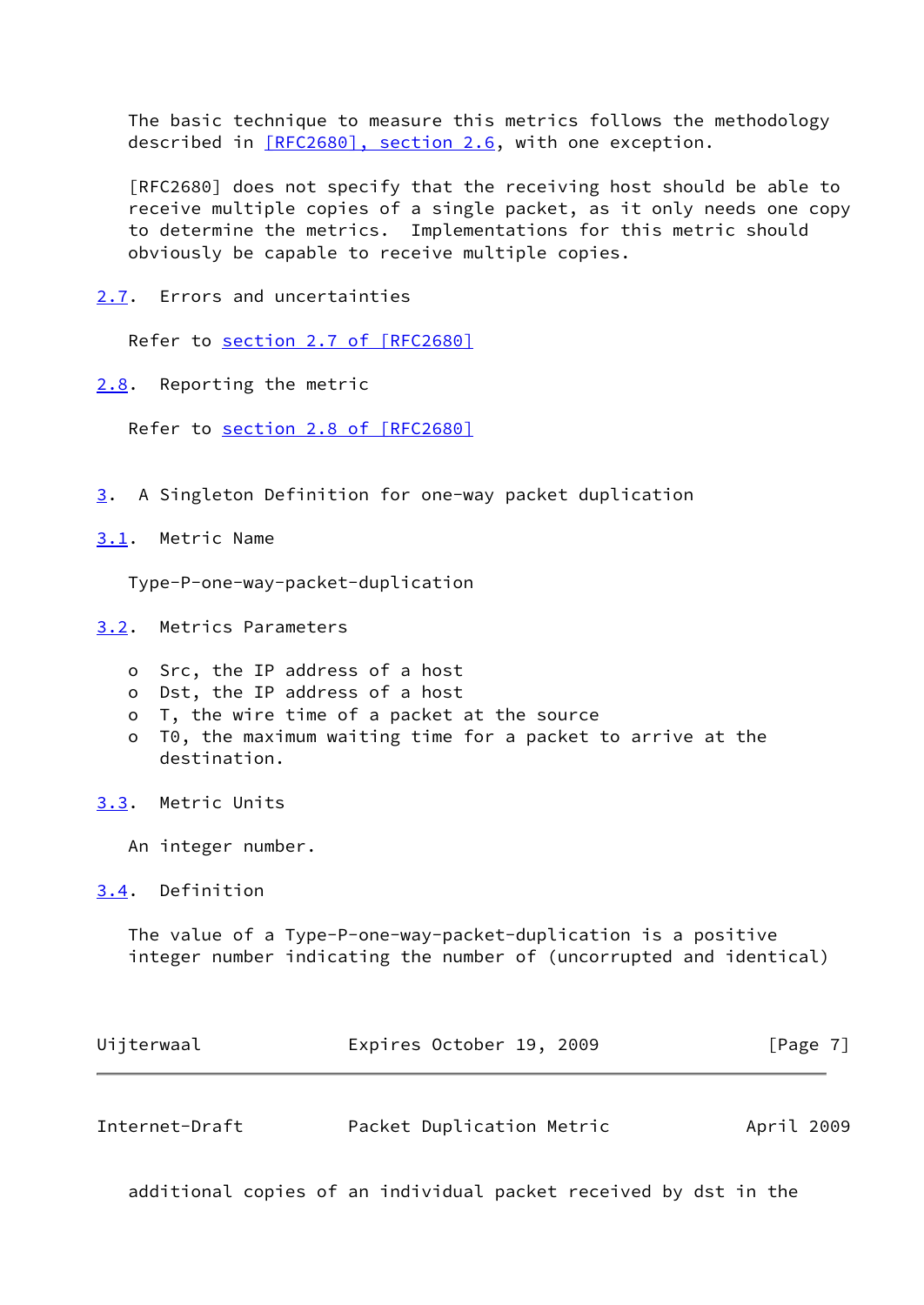interval [T, T+T0] sent by src at time T.

If a packet is sent and only one copy arrives in the interval [T, T+T0], then the metric is 0. If no copy arrives in this interval, then the metric is undefined. Applications MAY report an "impossible" value (for example, -1) to indicate this condition.

<span id="page-8-0"></span>[3.5](#page-8-0). Discussion

This metric is equal to

Type-P-one-way-packet-arrival-count - 1

 This metric is expected to be used for applications that need to know duplication for an individual packet. All considerations regarding methodology, errors and reporting from the previous section apply.

<span id="page-8-1"></span>[4](#page-8-1). Definition for samples for one-way Packet Duplication

<span id="page-8-2"></span>[4.1](#page-8-2). Poisson Streams

<span id="page-8-3"></span>[4.1.1](#page-8-3). Metric Name

Type-P-one-way-Packet-Duplication-Poisson-Stream

<span id="page-8-4"></span>[4.1.2](#page-8-4). Metric Parameters

- o Src, the IP address of a host
- o Dst, the IP address of a host
- o Ts, a time
- o Tf, a time. Ts and Tf specify the time interval when packets can be sent for this stream.
- o T0, the maximum waiting time for a packet to arrive at the destination.
- o lambda, a rate in reciprocal seconds

<span id="page-8-5"></span>[4.1.3](#page-8-5). Metric Units

- A sequence of pairs; the elements of each pair are:
- o T, a time
- o Type-P-one-way-packet-arrival-count for the packet sent at T.

<span id="page-8-6"></span>[4.1.4](#page-8-6). Definition

 Given Ts, Tf and lambda, we compute a pseudo-random Poisson process beginning at or before Ts, with average rate lambda and ending at or

Uijterwaal Expires October 19, 2009 [Page 8]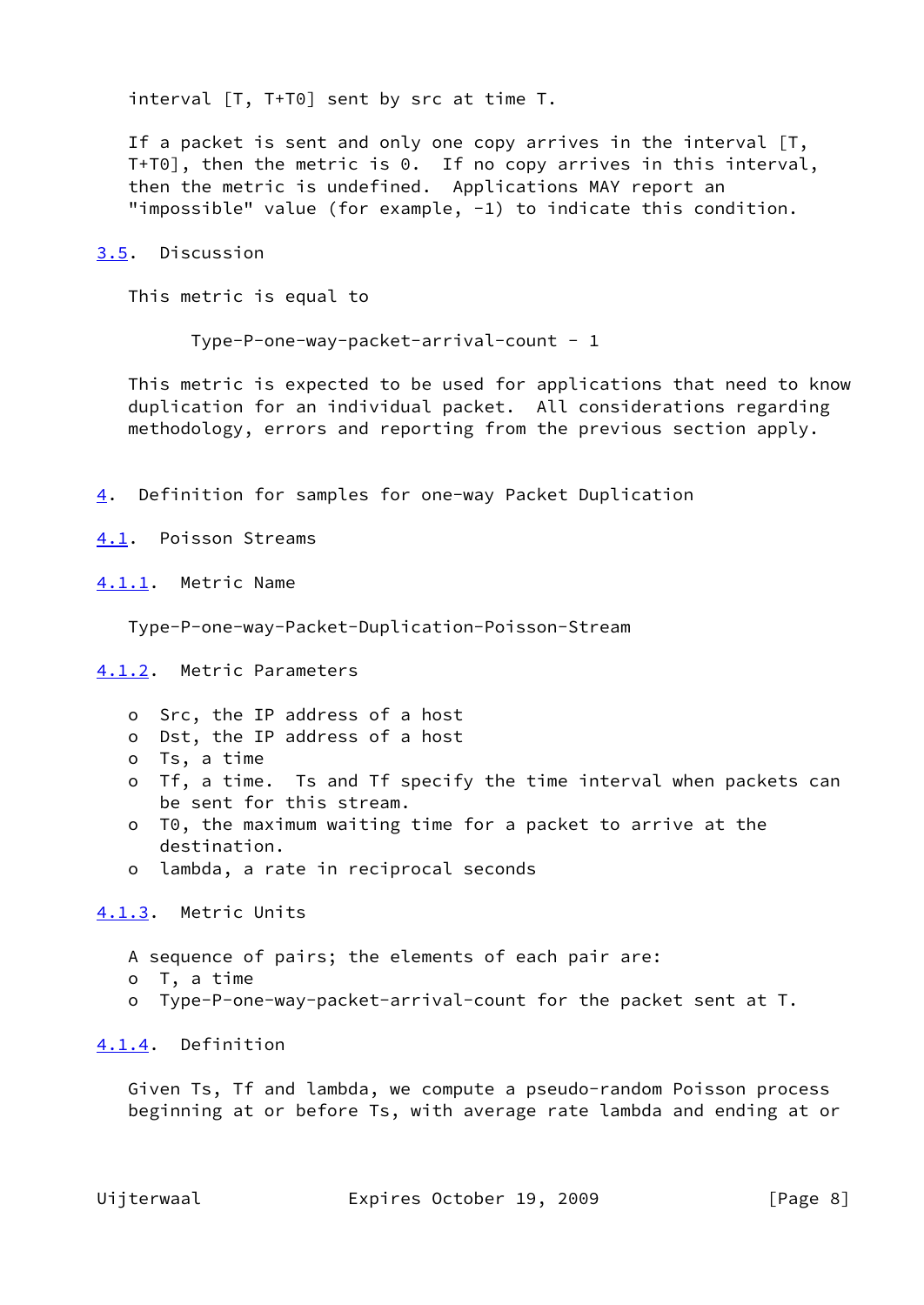<span id="page-9-1"></span> after Tf. Those time values greater than or equal to Ts, and less than or equal to Tf are then selected. At each of the times in this process, we obtain the value of Type-P-one-way-packet-arrival-count. The value of the sample is the sequence made up of the resulting {time, duplication} pairs. If there are no such pairs, the sequence is of length zero and the sample is said to be empty.

<span id="page-9-0"></span>[4.1.5](#page-9-0). Methodology

Refer to [\[RFC2680\], section](https://datatracker.ietf.org/doc/pdf/rfc2680#section-3.6) 3.6.

<span id="page-9-2"></span>[4.1.6](#page-9-2). Errors and uncertainties

Refer to [\[RFC2680\], section](https://datatracker.ietf.org/doc/pdf/rfc2680#section-3.7) 3.7.

<span id="page-9-3"></span>[4.1.7](#page-9-3). Reporting the metric

Refer to [\[RFC2680\], section](https://datatracker.ietf.org/doc/pdf/rfc2680#section-3.8) 3.8.

- <span id="page-9-4"></span>[4.2](#page-9-4). Periodic Streams
- <span id="page-9-5"></span>[4.2.1](#page-9-5). Metric Name

Type-P-one-way-Packet-Duplication-Periodic-Stream

<span id="page-9-6"></span>[4.2.2](#page-9-6). Metric Parameters

- o Src, the IP address of a host
- o Dst, the IP address of a host
- o Ts, a time
- o Tf, a time. Ts and Tf specify the time interval when packets can be sent for this stream.
- o T0, the maximum waiting time for a packet to arrive at the destination.
- o lambda, a rate in reciprocal seconds

<span id="page-9-7"></span>[4.2.3](#page-9-7). Metric Units

A sequence of pairs; the elements of each pair are:

- o T, a time
- o Type-P-one-way-packet-arrival-count for the packet sent at T.

<span id="page-9-8"></span>[4.2.4](#page-9-8). Definition

 At time Ts, we start sending packets with a constant rate lambda, until time Tf. For each packet sent, we obtain the value of Type-P-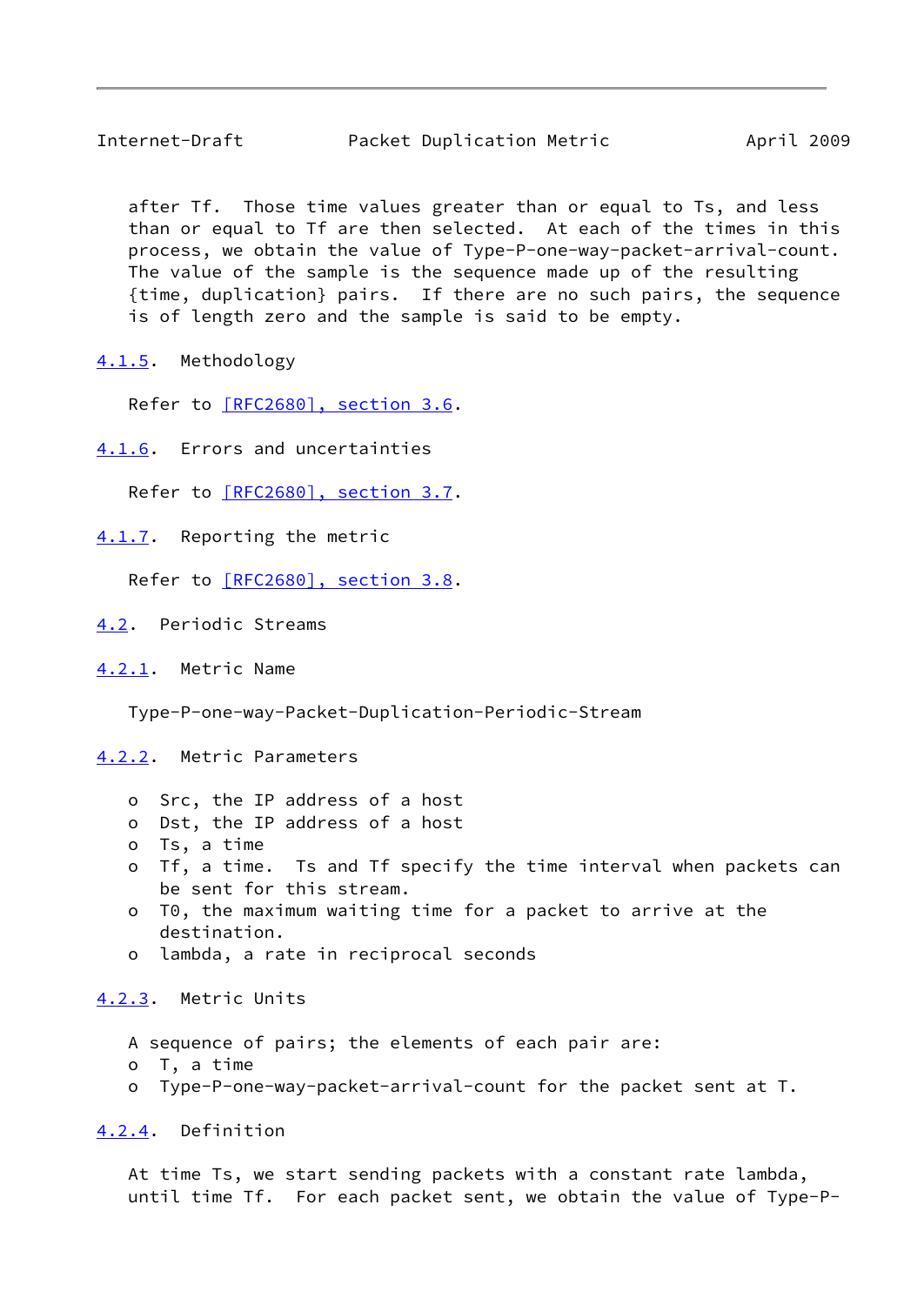one-way-packet-arrival-count. The value of the sample is the sequence made up of the resulting {time, duplication} pairs. If

| Uijterwaal | Expires October 19, 2009 | [Page 9] |
|------------|--------------------------|----------|
|------------|--------------------------|----------|

<span id="page-10-1"></span>Internet-Draft Packet Duplication Metric April 2009

 there are no such pairs, the sequence is of length zero and the sample is said to be empty.

<span id="page-10-0"></span>[4.2.5](#page-10-0). Methodology

Refer to [\[RFC3432\], section](https://datatracker.ietf.org/doc/pdf/rfc3432#section-4.5) 4.5.

<span id="page-10-2"></span>[4.2.6](#page-10-2). Errors and uncertainties

Refer to [\[RFC3432\], section](https://datatracker.ietf.org/doc/pdf/rfc3432#section-4.6) 4.6.

<span id="page-10-3"></span>[4.2.7](#page-10-3). Reporting the metric

Refer to [\[RFC3432\], section](https://datatracker.ietf.org/doc/pdf/rfc3432#section-4.7) 4.7.

<span id="page-10-4"></span>[5](#page-10-4). Some statistics definitions for one-way Duplication

 Note: the statistics described in this section can be used for both Type-P-one-way-Packet-Duplication-Poisson-Stream and Type-P-one-way- Packet-Duplication-Periodic-Stream. The application SHOULD report which sample was used as input.

<span id="page-10-5"></span>[5.1](#page-10-5). Type-P-one-way-packet-duplication-fraction

 This statistic gives the fraction of additional packets that arrived in a stream.

 Given a Type-P-one-way-Packet-Duplication-Poisson-Stream, one first removes all values of Type-P-one-way-Packet-Duplication which are undefined. For the remaining pairs in the stream, one calculates: (Sum Type-P-one-Way-packet-arrival-count/Number of pairs left) - 1 (In other words, (number of packets received)/(number of packets sent and not lost).)

The number can be expressed as a percentage.

Note: this statistic is the equivalent of the Y.1540 IPDR [[Y1540\]](#page-14-1)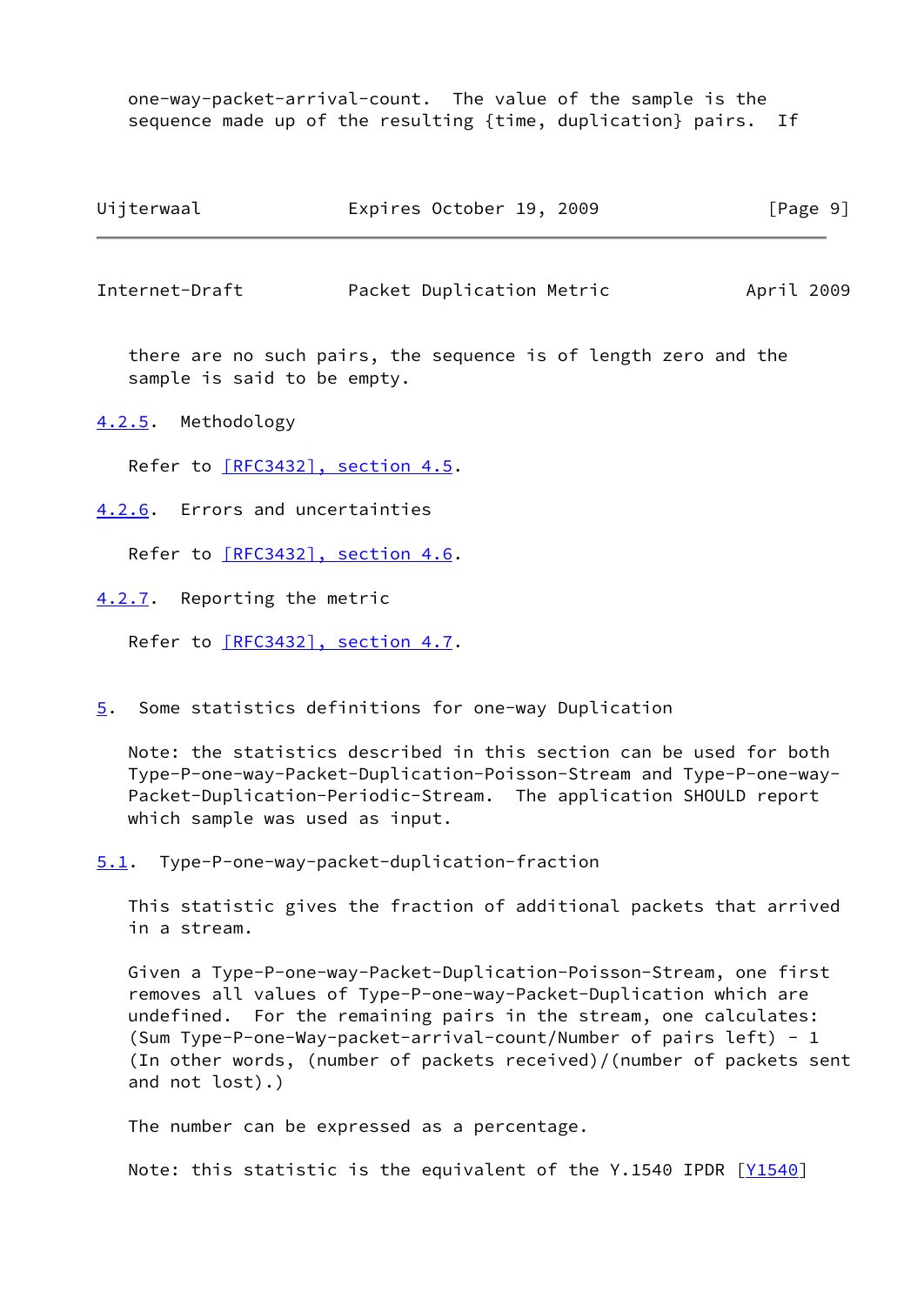<span id="page-11-0"></span>[5.2](#page-11-0). Type-P-one-way-replicated-packet-rate

 This statistic gives the fraction of packets that was duplicated (one or more times) in a stream.

 Given a Type-P-one-way-Packet-Duplication-Poisson-Stream, one first removes all values of Type-P-one-way-packet-arrival-count which are undefined. For the remaining pairs in the stream, one counts the number of pairs with Type-P-one-Way-packet-arrival-count greater than

| Uijterwaal | Expires October 19, 2009 | [Page 10] |
|------------|--------------------------|-----------|
|------------|--------------------------|-----------|

<span id="page-11-2"></span>Internet-Draft Packet Duplication Metric April 2009

 1. Then one calculates the fraction of packets that meet this criterion as a fraction of the total. (In other words: (number of duplicated packets)/(number of packets sent and not lost).).

The number can be expressed as a percentage.

Note: this statistic is the equivalent of the Y.1540 RIPR  $\lceil \frac{Y1540}{Y1540} \rceil$ 

<span id="page-11-1"></span>[5.3](#page-11-1). Examples

Consider a stream of 4 packets, sent as:

(1, 2, 3, 4)

 and arriving as: o Case 1: (1, 2, 3, 4) o Case 2: (1, 1, 2, 2, 3, 3, 4, 4) o Case 3: (1, 1, 1, 2, 2, 2, 3, 3, 3, 4, 4, 4) o Case 4: (1, 1, 1, 2, 3, 3, 3, 4)

 Case 1: No packets are duplicated in a stream and both the Type-P one-way-packet-duplication-fraction and the type-P-one-way-packet replicated-packet-rate are 0.

 Case 2: Every packet is duplicated once and the Type-P-one-way packet-duplication-fraction is 100%. The type-P-one-way-replicated packet-rate is 100% too.

 Case 3: Every packet is duplicated twice, so the Type-P-one-way packet-duplication-fraction is 200%. The type-P-one-way-replicated packet-rate is still 100%.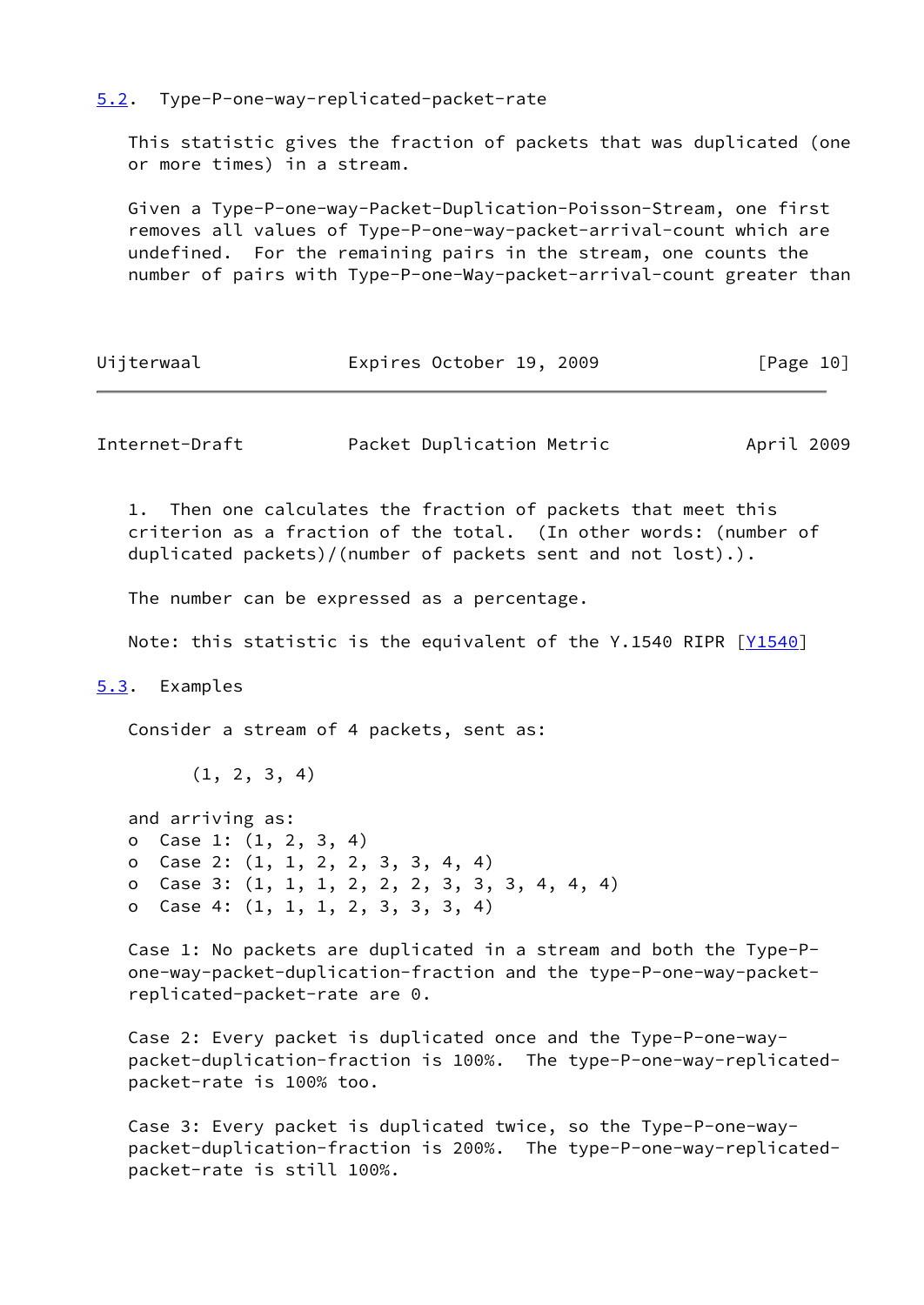Case 4: Half the packets are duplicated twice and the other half are not duplicated. The Type-P-one-way-packet-duplication-fraction is again 100% and this number does not show the difference with case 2. However, the type-P-one-way-packet-replicated-packet-rate is 50% in this case and 100% in case 2.

 However, the type-P-one-way-packet-duplication-rate will not show the difference between case 2 and 3. For this, one has to look at the Type-P-one-way-packet-duplication-fraction.

 Finally, note that the order in which the packets arrived, do not affect the results. For example, these variations of case 2: o Case 2a: (1, 1, 2, 2, 3, 3, 4, 4) o Case 2b: (1, 2, 3, 4, 1, 2, 3, 4)

Uijterwaal Expires October 19, 2009 [Page 11]

<span id="page-12-1"></span>Internet-Draft Packet Duplication Metric April 2009

 o Case 2c: (1, 2, 3, 4, 4, 3, 2, 1) (as well as any other permutation) all yield the same results for Type-P-one-way-packet-duplication-fraction and the type-P-one-way replicated-packet-rate.

# <span id="page-12-0"></span>[6](#page-12-0). Security Considerations

 Conducting Internet measurements raises both security and privacy concerns. This memo does not specify an implementation of the metrics, so it does not directly affect the security of the Internet nor of applications which run on the Internet. However, implementations of these metrics must be mindful of security and privacy concerns.

 There are two types of security concerns: potential harm caused by the measurements, and potential harm to the measurements. The measurements could cause harm because they are active, and inject packets into the network. The measurement parameters MUST be carefully selected so that the measurements inject trivial amounts of additional traffic into the networks they measure. If they inject "too much" traffic, they can skew the results of the measurement, and in extreme cases cause congestion and denial of service.

The measurements themselves could be harmed by routers giving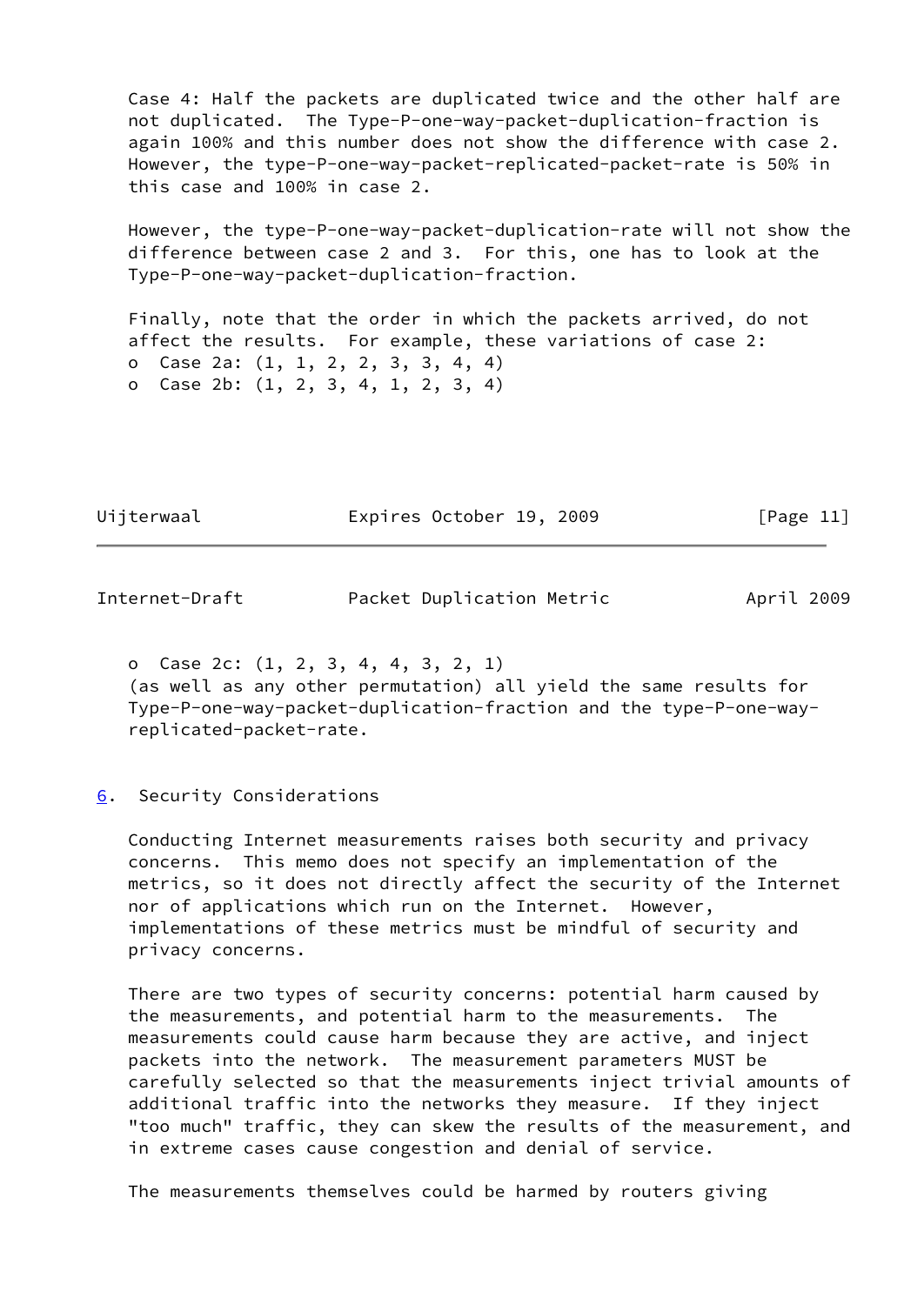measurement traffic a different priority than "normal" traffic, or by an attacker injecting artificial measurement traffic. If routers can recognize measurement traffic and treat it separately, the measurements will not reflect actual user traffic. If an attacker injects artificial traffic that is accepted as legitimate, the loss rate will be artificially lowered. Therefore, the measurement methodologies SHOULD include appropriate techniques to reduce the probability measurement traffic can be distinguished from "normal" traffic. Authentication techniques, such as digital signatures, may be used where appropriate to guard against injected traffic attacks.

 The privacy concerns of network measurement are limited by the active measurements described in this memo. Unlike passive measurements, there can be no release of existing user data.

#### <span id="page-13-0"></span>[7](#page-13-0). IANA Considerations

 IANA is asked to add this metrics to the IANA IP Performance Metrics (IPPM) Metrics Registry, see [\[RFC4148](https://datatracker.ietf.org/doc/pdf/rfc4148)]. This section can be removed after this has been done and upon publication as a RFC.

| Uijterwaal | Expires October 19, 2009 |  | [Page 12] |  |
|------------|--------------------------|--|-----------|--|
|            |                          |  |           |  |

<span id="page-13-2"></span>Internet-Draft Packet Duplication Metric April 2009

<span id="page-13-1"></span>[8](#page-13-1). Acknowledgements

 The idea to write this draft came up in a meeting with Al Morton, Stanislav Shalunov, Emile Stephan and the author, on the IPPM reporting draft.

This document relies heavily on [\[RFC2680](https://datatracker.ietf.org/doc/pdf/rfc2680)] and the author likes to thank the authors of that document for writing it.

 Finally, thanks are due to Lars Eggert, Al Morton, Martin Swany and Matt Zekauskas for their comments.

<span id="page-13-3"></span>[9](#page-13-3). References

<span id="page-13-4"></span>[9.1](#page-13-4). Normative References

[RFC2119] Bradner, S., "Key words for use in RFCs to Indicate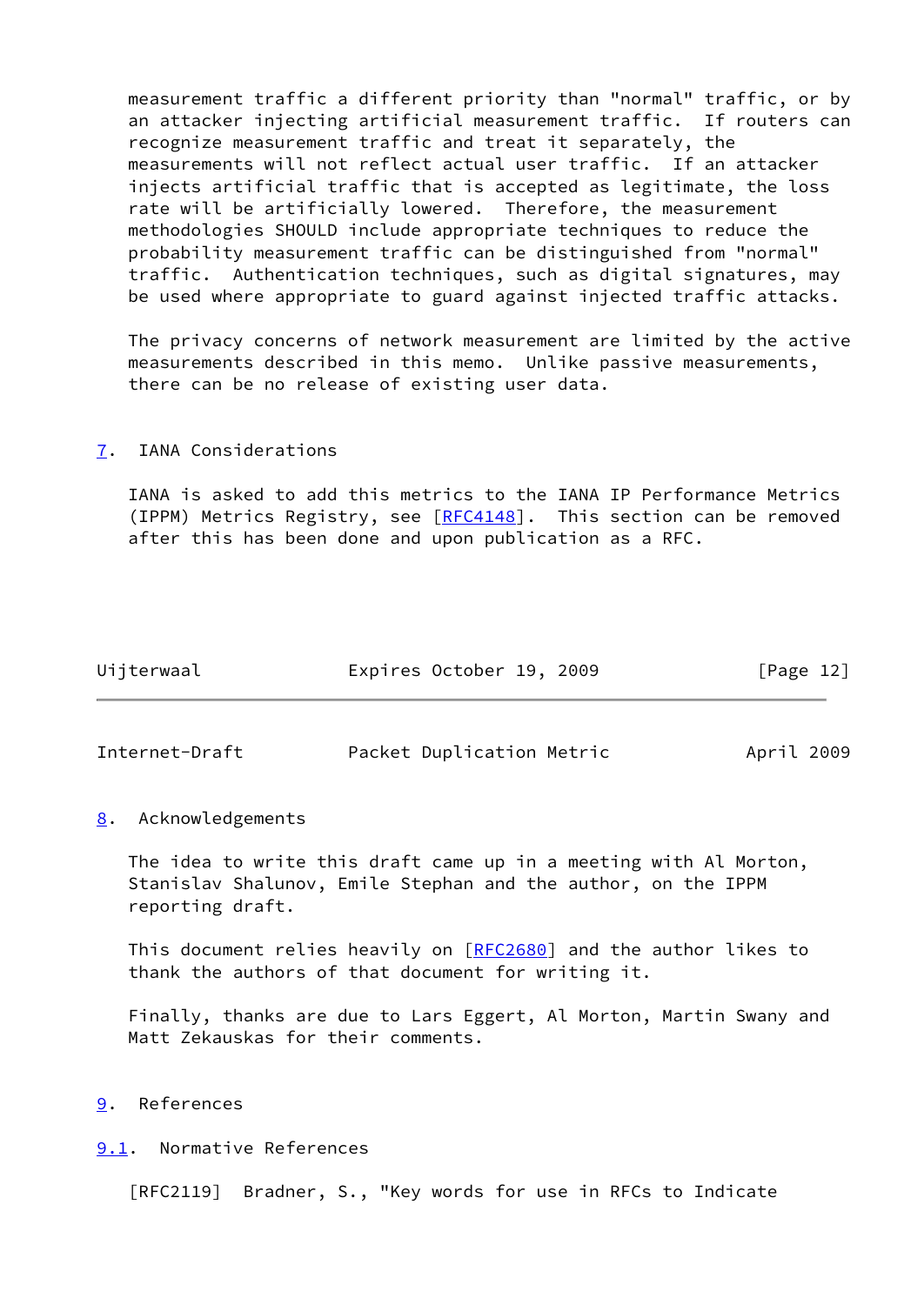Requirement Levels", [BCP 14](https://datatracker.ietf.org/doc/pdf/bcp14), [RFC 2119](https://datatracker.ietf.org/doc/pdf/rfc2119), March 1997.

- [RFC2680] Almes, G., Kalidindi, S., and M. Zekauskas, "A One-way Packet Loss Metric for IPPM", [RFC 2680](https://datatracker.ietf.org/doc/pdf/rfc2680), September 1999.
- [RFC3432] Raisanen, V., Grotefeld, G., and A. Morton, "Network performance measurement with periodic streams", [RFC 3432,](https://datatracker.ietf.org/doc/pdf/rfc3432) November 2002.
- <span id="page-14-1"></span><span id="page-14-0"></span>[9.2](#page-14-0). Informative References
	- [RFC2330] Paxson, V., Almes, G., Mahdavi, J., and M. Mathis, "Framework for IP Performance Metrics", [RFC 2330,](https://datatracker.ietf.org/doc/pdf/rfc2330) May 1998.
	- [RFC4148] Stephan, E., "IP Performance Metrics (IPPM) Metrics Registry", [BCP 108](https://datatracker.ietf.org/doc/pdf/bcp108), [RFC 4148,](https://datatracker.ietf.org/doc/pdf/rfc4148) August 2005.
	- [Y1540] "Y.1540 ITU-T Recommendation Y.1540 (2007), Internet protocol data communication service IP packet transfer and availability performance parameters.", 2007.

| Uijterwaal                                                                                                                          | Expires October 19, 2009  | [Page 13]  |
|-------------------------------------------------------------------------------------------------------------------------------------|---------------------------|------------|
| Internet-Draft                                                                                                                      | Packet Duplication Metric | April 2009 |
| Author's Address                                                                                                                    |                           |            |
| Henk Uijterwaal<br>RIPE NCC<br>Singel 258<br>1016 AB Amsterdam<br>The Netherlands<br>Phone: +31 20 535 4444<br>Email: henk@ripe.net |                           |            |